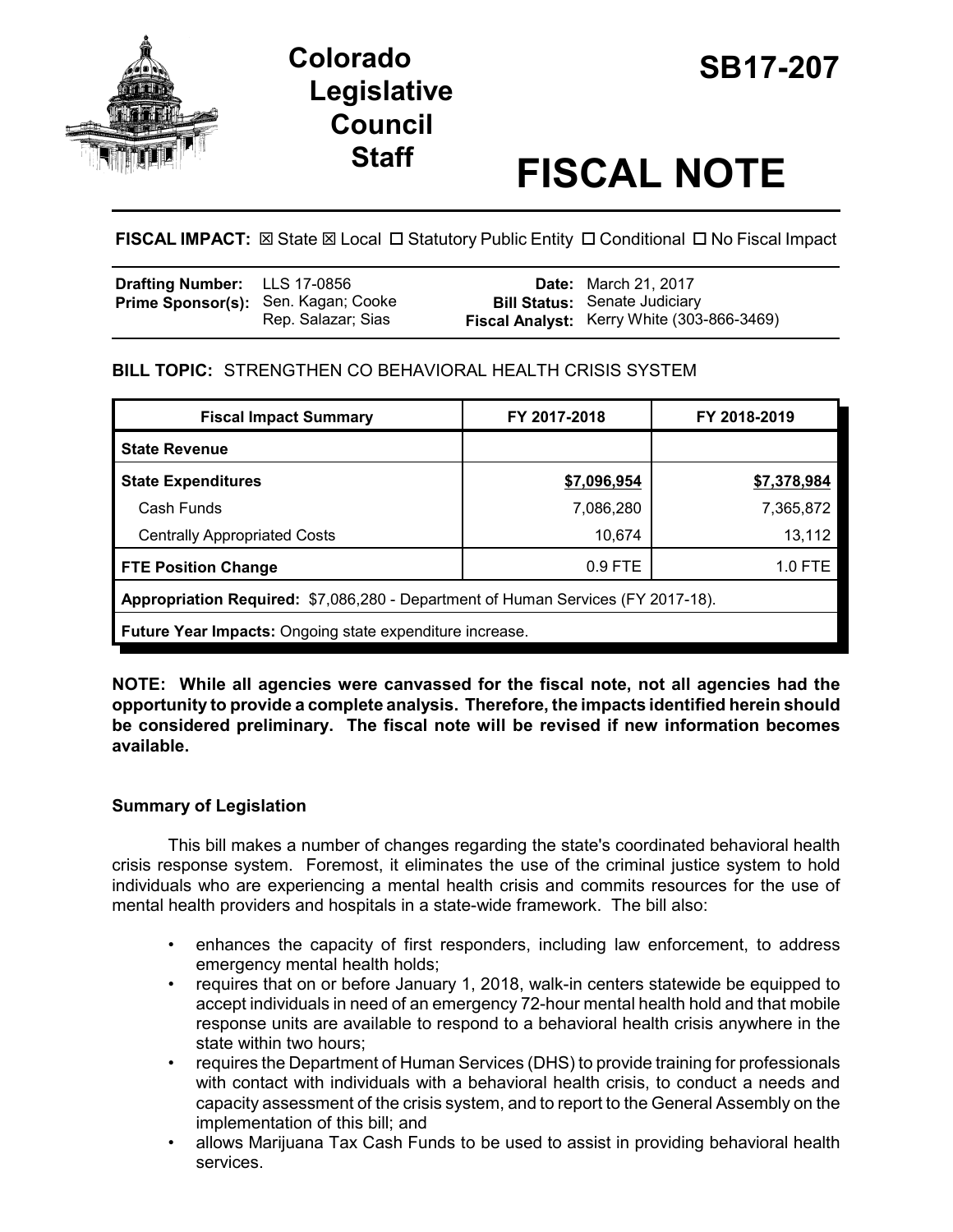#### **Background**

Senate Bill 17-207 is the result of activities completed in the 2016 interim by the Commission on Criminal and Juvenile Justice (CCJJ), the Governor's Mental Health Hold Task Force, and the Mental Illness in the Criminal Justice System (CCJJ) Legislative Oversight Committee. The DHS is responsible for coordinating the state's existing behavioral health crisis response system. The department's resources include 4.0 FTE and \$26.1 million, which is used to contract with four regional coordinators. The Governor's FY 2017-18 budget request sets aside approximately \$7.1 million from the Marijuana Tax Cash Fund to implement SB17-207.

#### **State Expenditures**

This bill will increase state cash fund expenditures in the DHS by \$7.1 million and 0.9 FTE in FY 2017-18 and by \$7.4 million and 1.0 FTE in FY 2018-19 and FY 2019-20. After FY 2019-20, costs may decrease if the transportation pilot and technical assistance to communities are discontinued. The bill may also affect costs in other agencies, as described below. Table 1 and the discussion that follows present the major cost components of the bill. It should be noted that these costs are estimates and some component budgets may increase or decrease as actual costs are incurred.

| Table 1. Expenditures Under SB17-207                |             |             |  |  |  |
|-----------------------------------------------------|-------------|-------------|--|--|--|
| <b>Cost Components</b>                              | FY 2017-18  | FY 2018-19  |  |  |  |
| <b>Personal Services</b>                            | \$50,404    | \$60,484    |  |  |  |
| <b>FTE</b>                                          | 0.9 FTE     | 1.0 FTE     |  |  |  |
| Operating Expenses and Capital Outlay Costs         | 5,558       | 950         |  |  |  |
| <b>Statewide Training for First Responders</b>      | 107,500     | 107,500     |  |  |  |
| Regional Coordination for 24-7 Services             | 2,011,481   | 2,011,481   |  |  |  |
| <b>Rural Crisis Response System Enhancements</b>    | 976,255     | 1,300,375   |  |  |  |
| <b>Needs and Capacity Study</b>                     | 50,000      | O           |  |  |  |
| <b>Transportation Pilot Program</b>                 | 485,082     | 485,082     |  |  |  |
| Law Enforcement Partnerships                        | 2,900,000   | 2,900,000   |  |  |  |
| <b>Technical Assistance for Communities</b>         | 60,000      | 60,000      |  |  |  |
| Behavioral Health Crisis Response System Contractor | 440,000     | 440,000     |  |  |  |
| Centrally Appropriated Costs*                       | 10,674      | 13,112      |  |  |  |
| <b>TOTAL</b>                                        | \$7,096,954 | \$7,378,984 |  |  |  |

*\* Centrally appropriated costs are not included in the bill's appropriation.*

*Department of Human Services.* The department requires 0.5 FTE for a Project Manager and 0.5 FTE for a contract administrator to implement the requirements of the bill. The analysis assumes these positions will start on August 15, 2017, based on the August 9, 2017, effective date of the bill. Standard annual operating and one-time capital outlay costs are required.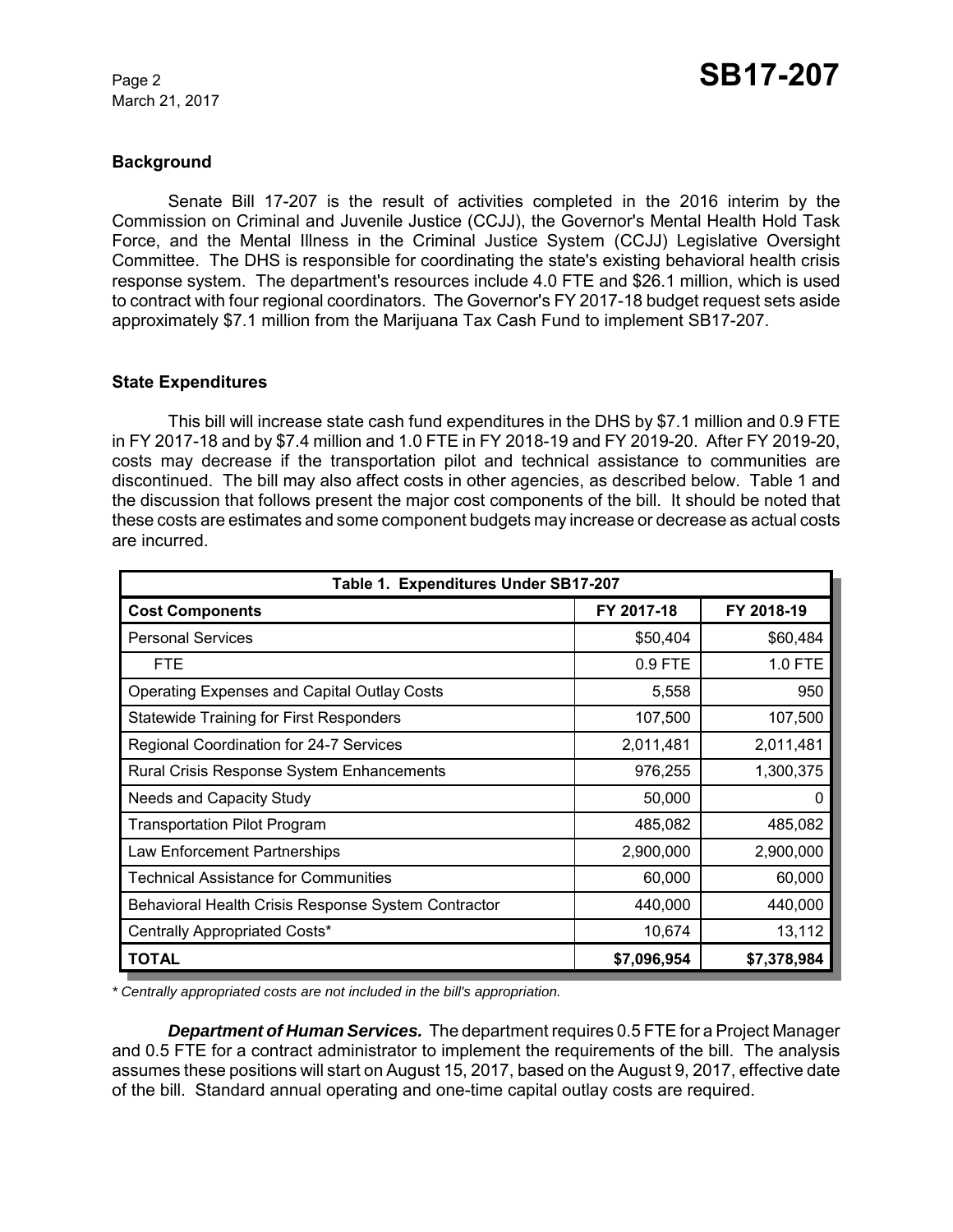*Statewide training for first-responders.* Training assumes 1,000 hours at \$100 per hour is required for a contractor to conduct training for first-responders, including hospital personnel, local law enforcement, and others that are involved with mental health holds. An additional \$7,500 is required to produce and annually update additional online training components; this cost is split over the first two years. Training costs in future years may be lower for updates and maintenance.

*Regional coordination for 24 hour per day services.* This funding is to support regional coordination involving the Crisis Response System contractors, local hospitals, local law enforcement agencies, behavioral health organizations, community mental health centers, substance use disorder providers, county human and social services agencies, and individuals with direct experience to identify problems and system gaps and to create partnerships that result in 24-7 services being available in all communities. This includes the ability to respond to anyone having a behavioral health crisis within two hours and to ensure that walk-in centers are appropriately equipped and staffed. Funds are to be used for installation of telehealth infrastructure in rural hospitals, security and attendants for hospitals and clinics, supplemental staff and peer professionals, follow-up case management, and expanding mobile crisis unit capacity.

*Rural crisis response system enhancements.* Funding is required to expand behavioral health crisis stabilization services on the western slope of Colorado. The estimate is to establish a walk-in crisis center with a six to eight bed crisis stabilization unit. Costs in FY 2017-18 of \$976,255 and \$1,300,375 per year beginning in FY 2018-19 are based on a bid provided to the department by a prospective service provider.

*Needs and capacity study.* One-time funding of \$50,000 in FY 2017-18 is required for DHS to hire a contractor to study the crisis system's facilities and service gaps in order to assess the availability of services in local communities and where additional capacity is needed.

*Transportation pilot program.* None of the four current crisis system regions have secure transportation as a required component of their contracts and as such, the majority of these costs are incurred by local law enforcement. The pilot program would provide transportation in two of the four regions. Costs assume \$55,000 per vehicle, per region, plus fuel and maintenance costs and transport staff, to be hired and paid by the regional contractors. Annual costs of \$50,000 to evaluate the transportation of individuals from jails, hospital emergency departments, and other community locations to facilities designed to receive and treat these individuals is included.

*Law enforcement partnerships.* A total of \$2.9 million per year will be used to fund law enforcement mental health programs. Funds are expected to be used to hire in-house clinicians or contract with a behavioral health organization to provide community-based screening and placements. Law enforcement partnerships are estimated to cost between \$387,000 and \$580,000 depending on the size of the jurisdiction. The funding will allow the state to provide resources to between five and eight communities per year under the bill.

*Technical assistance for communities.* This cost assumes \$10,000 for six communities to receive support for local planning efforts each year for the first three years following implementation of SB17-207.

*Behavioral health crisis response system contractor.* Each of the four regions would receive funding to hire 1.0 FTE master's level clinician (\$78,000 per year in salary and benefits) to oversee the engagement initiatives discussed above and funding for travel, operating and other expenditures. The estimate assumes that approximately \$110,000 is available for each region, although DHS would allocate the exact amount based on need from the pool of available funds.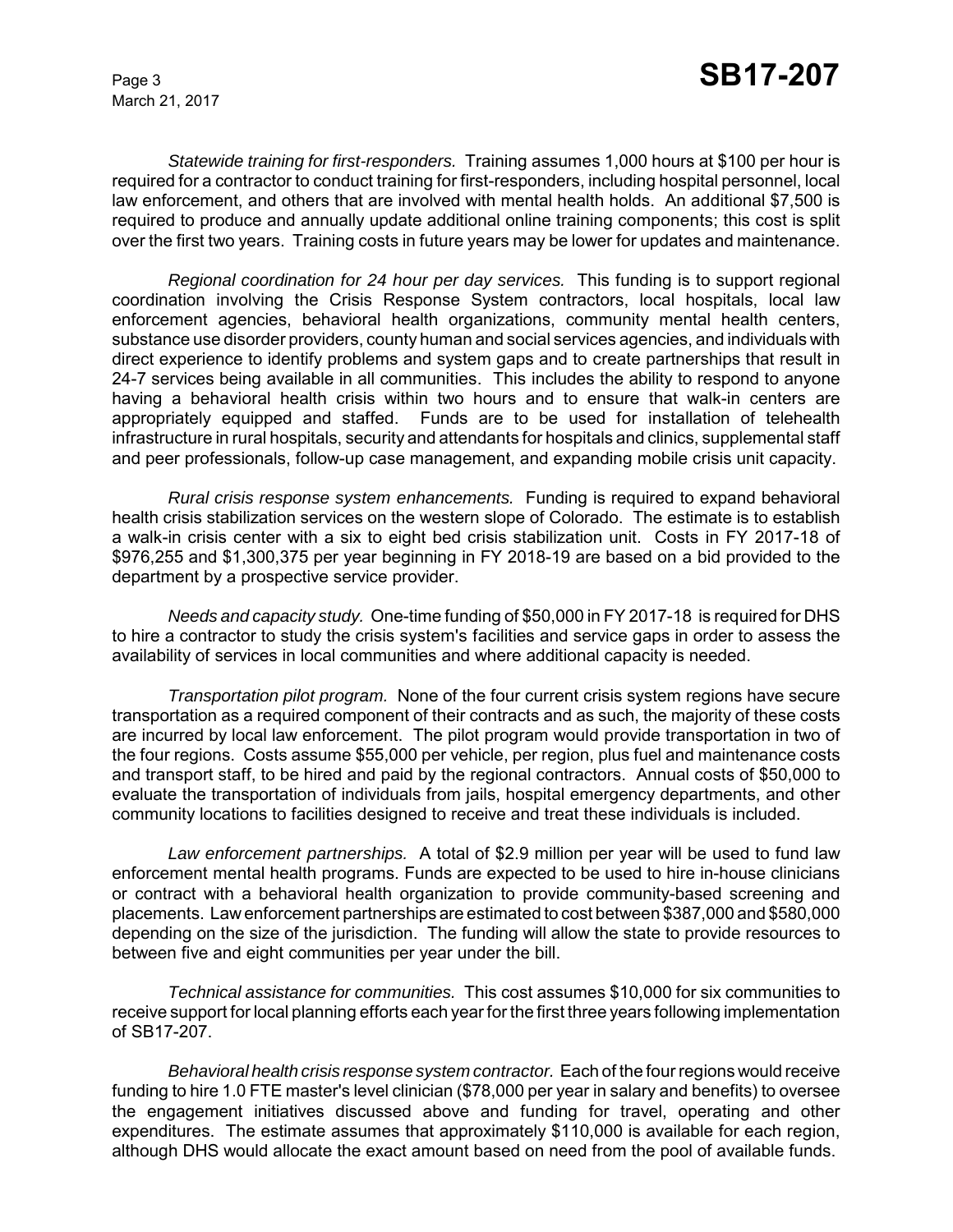*Department of Health Care Policy and Financing.* To the extent that this bill increases the use of Medicaid and CHP+ for behavioral health services, costs to those programs may increase in the future. Behavioral health services are capitated, meaning that the state pays a fixed rate per client, per month. As changes in utilization occur, capitated payments may be adjusted once a contract is renewed. As any change in utilization is speculative, the fiscal note assumes that any needs for adjustments will be addressed in a future budget process once the impact of this bill is known.

*Judicial Department.* The bill may increase workload for courts as it provides an additional basis for a judge to order a mental health evaluation and 72 hour emergency mental health hold. To the extent that additional resources in the community reduce contact with the justice system, workload and costs may also be reduced. These impacts are not anticipated to require an adjustment in appropriations.

*Centrally appropriated costs.* Pursuant to a Joint Budget Committee policy, certain costs associated with this bill are addressed through the annual budget process and centrally appropriated in the Long Bill or supplemental appropriations bills, rather than in this bill. The centrally appropriated costs subject to this policy are estimated in the fiscal note for informational purposes and summarized in Table 2.

| Table 2. Centrally Appropriated Costs Under SB17-207                 |            |            |  |  |  |
|----------------------------------------------------------------------|------------|------------|--|--|--|
| <b>Cost Components</b>                                               | FY 2017-18 | FY 2018-19 |  |  |  |
| Employee Insurance (Health, Life, Dental, and Short-term Disability) | \$6,157    | \$7,692    |  |  |  |
| Supplemental Employee Retirement Payments                            | 4,517      | 5,420      |  |  |  |
| <b>TOTAL</b>                                                         | \$10,674   | \$13,112   |  |  |  |

#### **Local Government Impact**

This bill impacts local governments in a variety of ways. It will increase funding and resources for local communities to provide behavioral health services and it will reduce costs for law enforcement that participate in the transportation pilot program and jails that house persons experiencing a behavioral health crisis. It may also increase costs for local governments that operate hospitals where there is no other payor if additional behavioral health services are accessed at these facilities. Finally, the bill may reduce law enforcement and court workload if behavioral health interventions reduce contact with the criminal justice system among persons in crisis. These impacts will vary by jurisdiction, but have not been estimated.

#### **Effective Date**

The bill takes effect August 9, 2017, if the General Assembly adjourns on May 10, 2017, as scheduled, and no referendum petition is filed; except that sections 6 and 7 take effect on May 1, 2018.

#### **State Appropriations**

For FY 2017-18, the bill requires an appropriation of \$7,086,281 from the Marijuana Tax Cash Fund and an allocation of 0.9 FTE to the Department of Human Services.